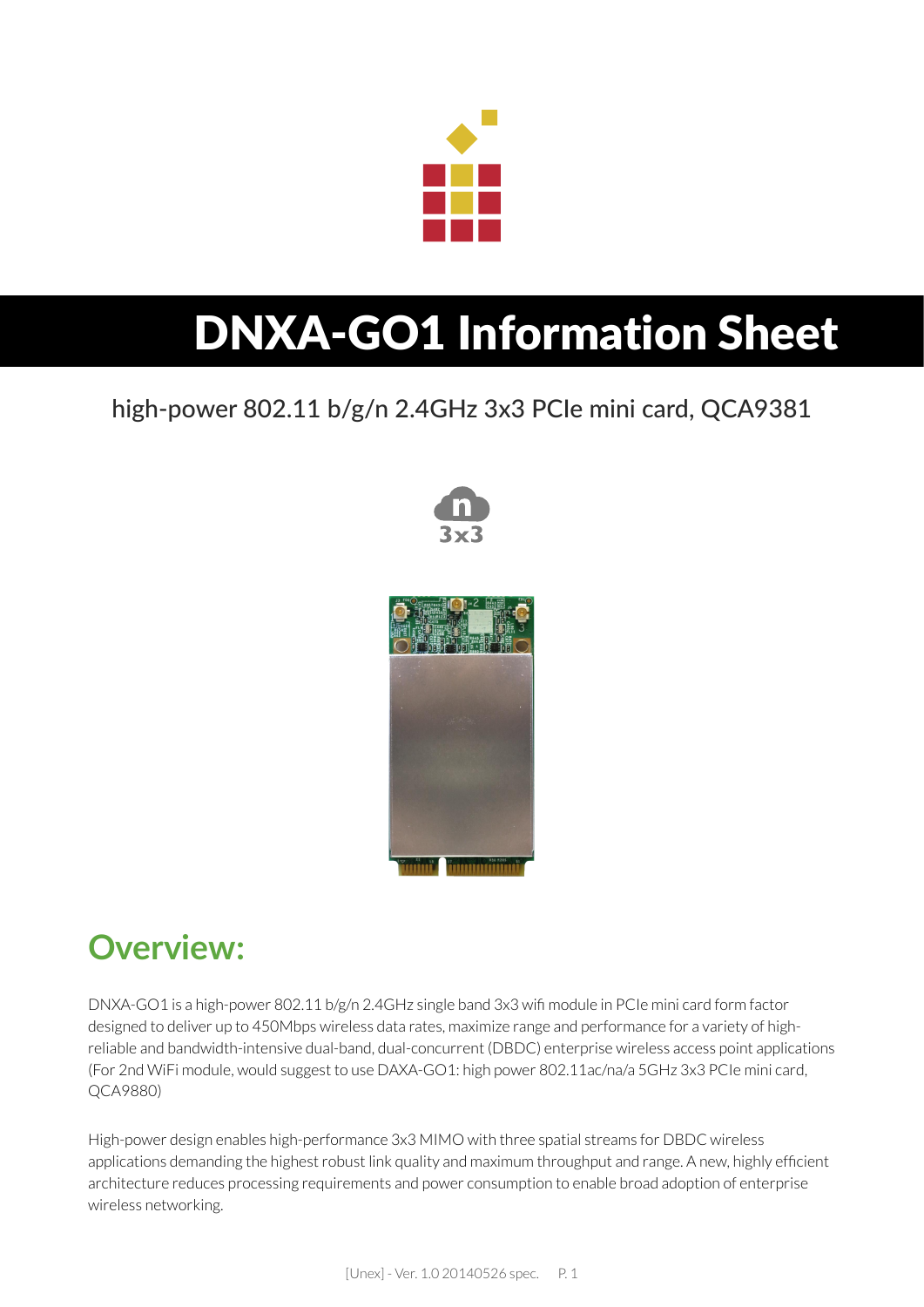### **Key Features:**

- » High-power design enables high-performance 3x3 MIMO with three spatial streams for DBDC wireless applications demanding the highest robust link quality and maximum throughput and range.
- » 802.11b/g/n 3x3 single band design deliver up to 450Mbps wireless data rates for a variety of high-reliable and bandwidth-intensive dual-band, dual-concurrent (DBDC) enterprise wireless access point applications. (For 2nd WiFi module, would suggest to use DAXA-GO1: high power 802.11ac/na/a 5GHz 3x3 PCIe mini card, QCA9880)



One DNXA-GO1 and one DAXA-GO1 can work simultaneously in the same platform under different frequency band without Rx sensitivity degradation.

- » Supports 20/40MHz channel bandwidth to maximize bandwidth efficiency.
- » Single band 802.11b/g/n supports 3Tx/3Rx to enables antenna port data rate up to 450Mbps for 40MHz short guard interval.
- » 29.5 (W) x 58.8 (L) mm (8mm longer than standard full-size mini card) with same mounting screw hole location as the standard full size PCIe mini card to solid and firmly mount onto main board.
- » Three U.FL antenna connectors enable design flexibility to utilize different transmit/receive chains to communicate with different users.
- » REACH SVHC 73 (2011/12/19) and RoHS compliance ensure a high level protection of human health and the environment from risks that can be posed by chemicals.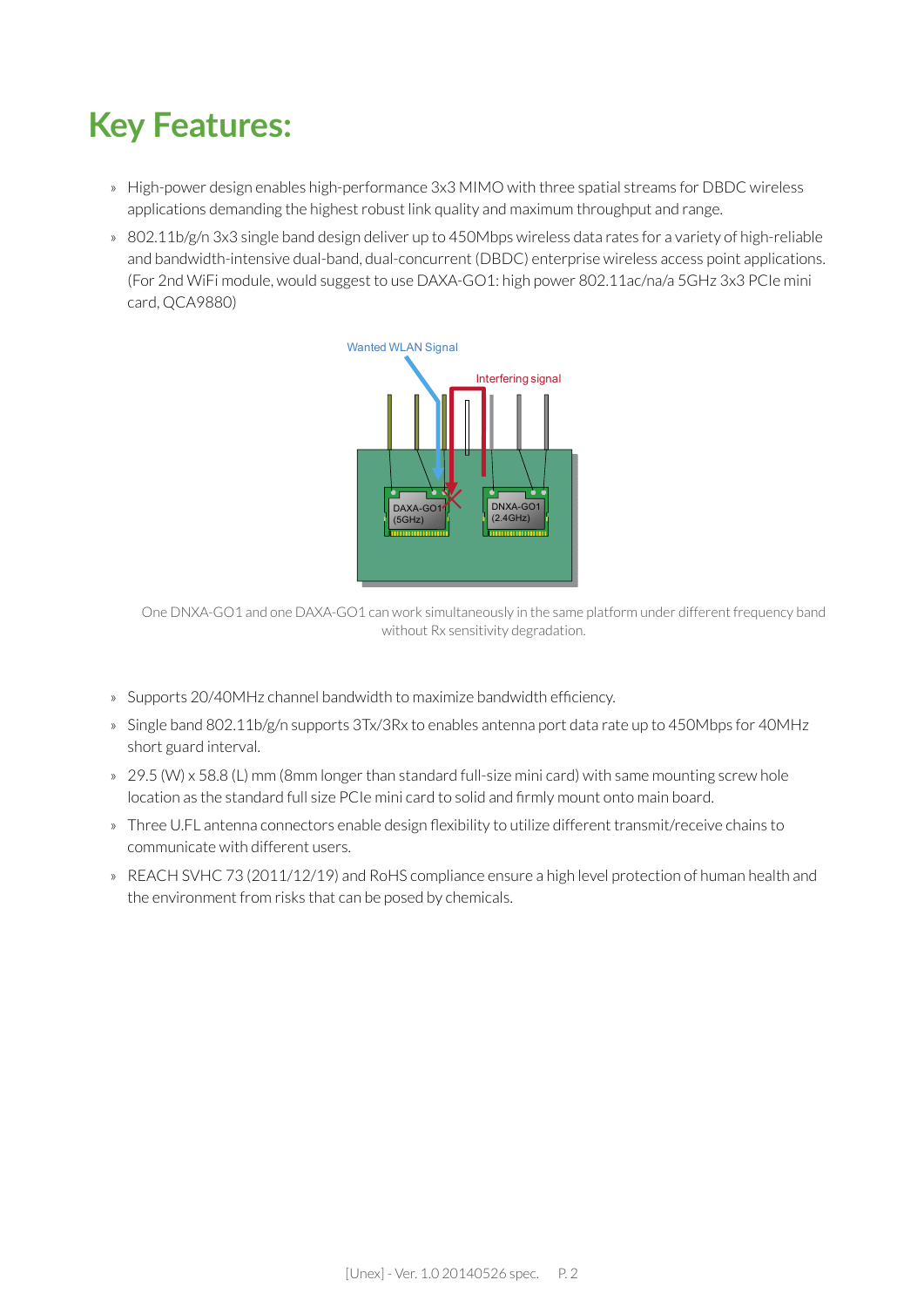#### **Block Diagram:**



#### **Mechanical Outline:**

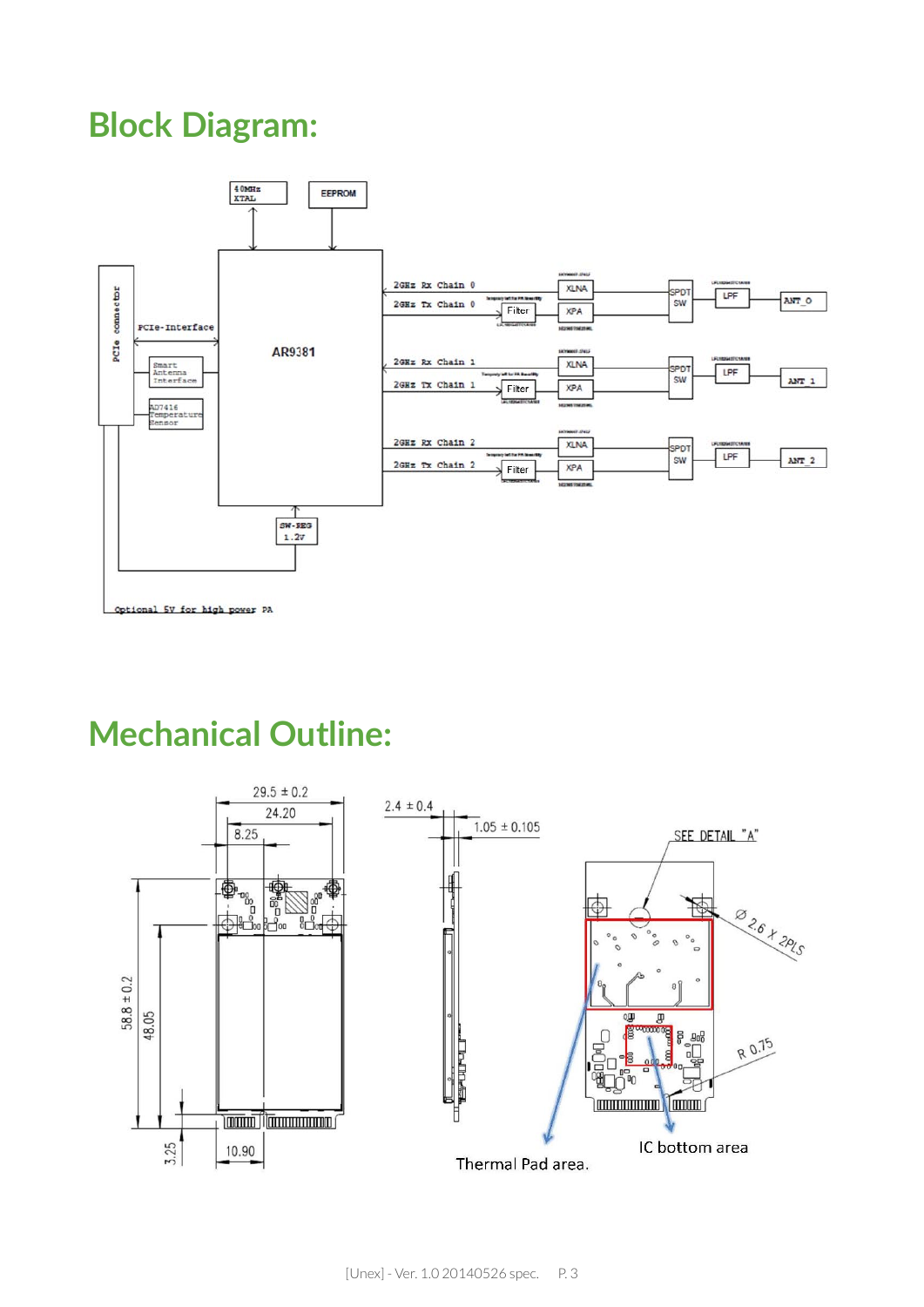## **Pin Assignment:**

| Pin No.                    | Name            | Direction               | Description                                    |
|----------------------------|-----------------|-------------------------|------------------------------------------------|
| 37                         | <b>RESERVED</b> | $\sim$                  | <b>NC</b>                                      |
| 39,41                      | <b>RESERVED</b> | $---$                   | NC (Reserved for 3.3V)                         |
| 49,51                      | <b>RESERVED</b> | $\mathbf{I}$            | NC (4.2V for furture ultra high power PA used) |
| 3                          | <b>RESERVED</b> | I/O                     | Reserved for QCA GPIO.                         |
| 47                         | RESERVED        | I/O                     | Reserved for QCA GPIO.                         |
| 45                         | <b>RESERVED</b> | $\cdots$                | <b>NC</b>                                      |
| 5                          | RESERVED        | I/O                     | Reserved for QCA GPIO                          |
| 8, 10, 12, 14, 16, 17, 19, | $NC$            | $\cdots$                | No connection.                                 |
| 33                         | PETp0           | Analog input signal     | Differential receive                           |
| 31                         | PETnO           | Analog input signal     | Differential receive                           |
| 25                         | <b>PERPO</b>    | Analog output signal    | Differential trnasmit                          |
| 23                         | PERNO           | Analog output signal    | Differential trnasmit                          |
| 13                         | REFCLK+         | Analog input signal     | Differential reference clock (100MHz).         |
| 11                         | REFCLK-         | Analog input signal     | Differential reference clock (100MHz).         |
| 20                         | WLAN_DISABLE_L  | I/O                     | Reserved for QCA GPIO0.                        |
| $\overline{\phantom{a}}$   | CLKREQ_L        | A digital output signal | Reference clock request, open drain            |
|                            |                 | with open drain         |                                                |
| 22                         | PERST_L         | Input siganls with      | PCI Express reset with weak pull down          |
|                            |                 | weak internal pulldown, |                                                |
|                            |                 | to prevent              |                                                |
|                            |                 | siganls from floating   |                                                |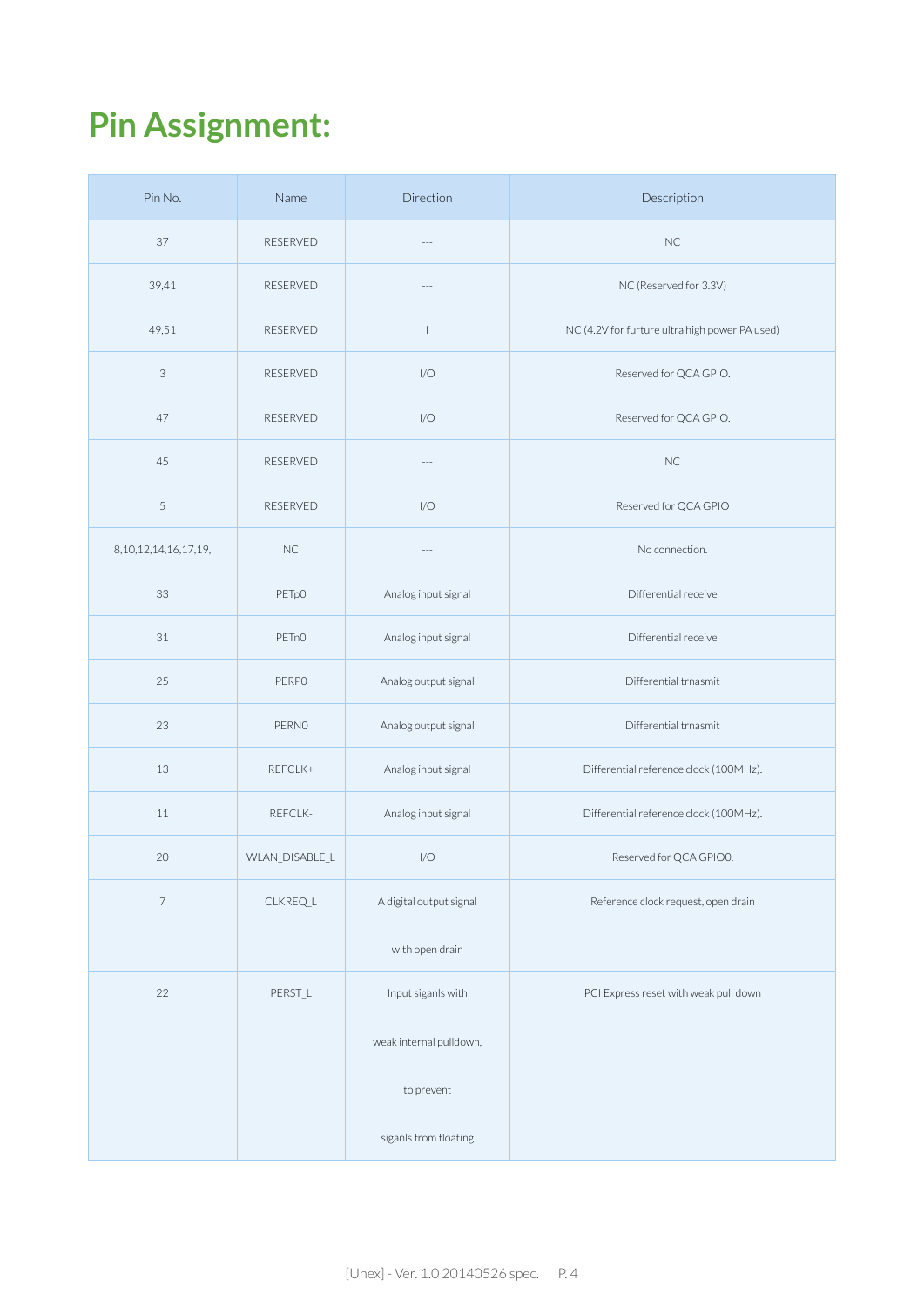| $\mathbf{1}$ | WAKE L     | A digital output signal | Reserved for 3.3V or WAKE2 L (Request to             |
|--------------|------------|-------------------------|------------------------------------------------------|
|              |            | with open drain         | service a fuction-initiated wake event, open drain). |
| 32           | SMB_DATA   | $---$                   | No connection.                                       |
| 30           | SMB CLK    | $\sim$ $\sim$ $\sim$    | No connection.                                       |
| 46           | LED_WPAN_L | $\bigcirc$              | No connection.                                       |
| 44           | LED WLAN L | $\bigcirc$              | Reserved for QCA GPIO1.                              |
| 42           | LED_WWAN_L | $---$                   | No connection.                                       |
| 38           | $USB_D+$   | I/O                     | USB_D+.                                              |
| 36           | USB D-     | I/O                     | USB D-.                                              |
| 6,28,48      | 1.5V       | $---$                   | No connection.                                       |
| 2,52         | 3.3V       | $-\, -\, -$             | 3.3V                                                 |
| 24           | 3.3VAUX    | $- - - -$               | Reserved for 3.3V.                                   |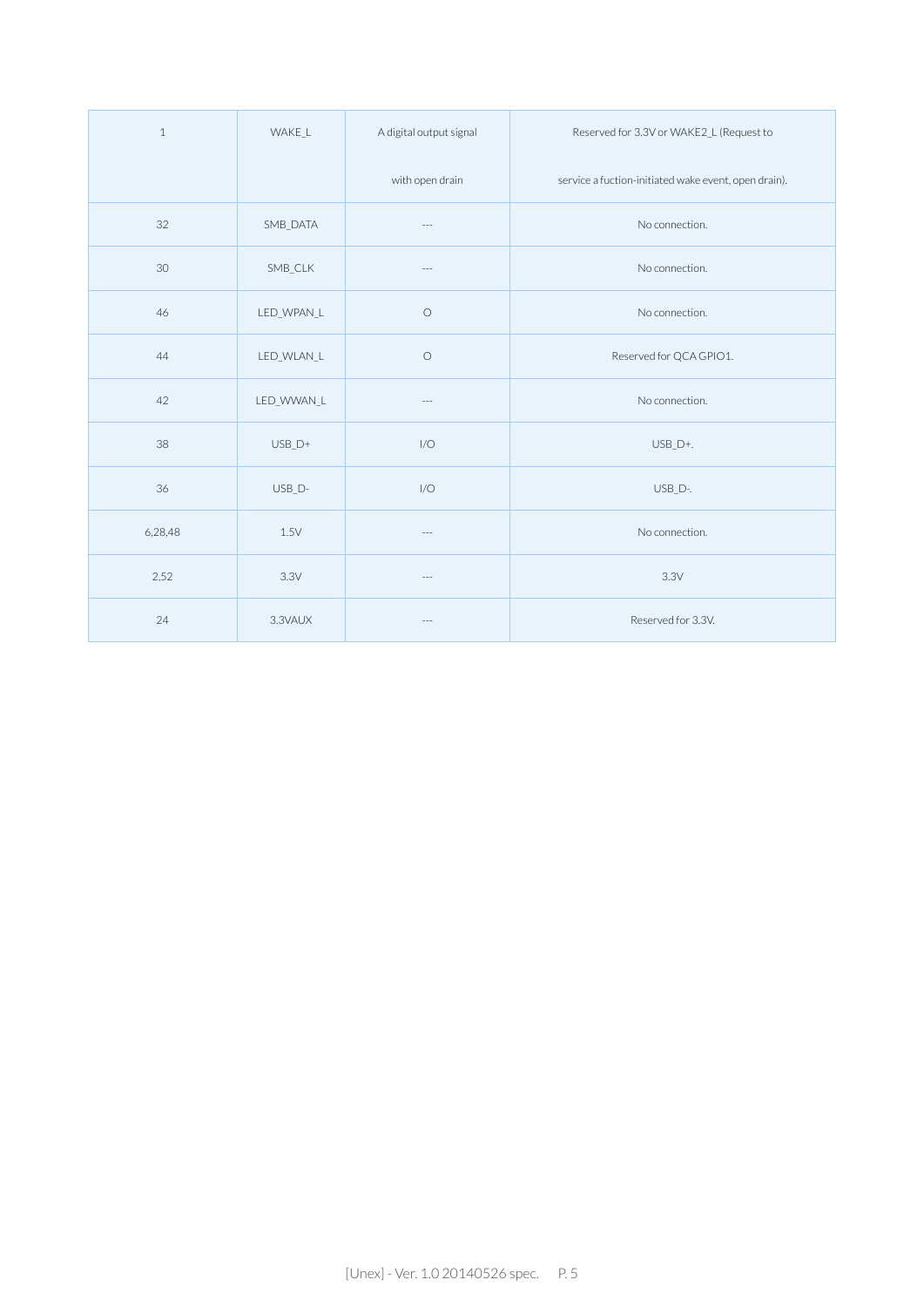## **Specifications:**

| Main Chipset            | QCA9381                                                                                                                                                                         |
|-------------------------|---------------------------------------------------------------------------------------------------------------------------------------------------------------------------------|
| Tx/Rx                   | 3T3R                                                                                                                                                                            |
| Standard<br>Conformance | 802.11n, 802.11g, and 802.11b                                                                                                                                                   |
| Frequency<br>Range      | USA: 2.412 - 2.462GHz<br>$\rangle\!\rangle$<br>Europe: 2.412 - 2.472GHz<br>$\rangle\!\rangle$<br>» Japan: 2.412 - 2.483GHz<br>» China: 2.412 - 2.472GHz                         |
| Interface               | PCI Express ® mini-card rev. 1.1                                                                                                                                                |
| Operating<br>Channels   | USA/Canada: 11 (1-11)<br>$\rangle\!\rangle$<br>» Major Europe Countries: 13 (1-13)<br>Japan: 11b: 14 (1-13 or 14th), 11g: 13 (1-13)<br>$\rangle\!\rangle$<br>» China: 13 (1-13) |
| Operation<br>Voltage    | $3.3V \pm 10%$                                                                                                                                                                  |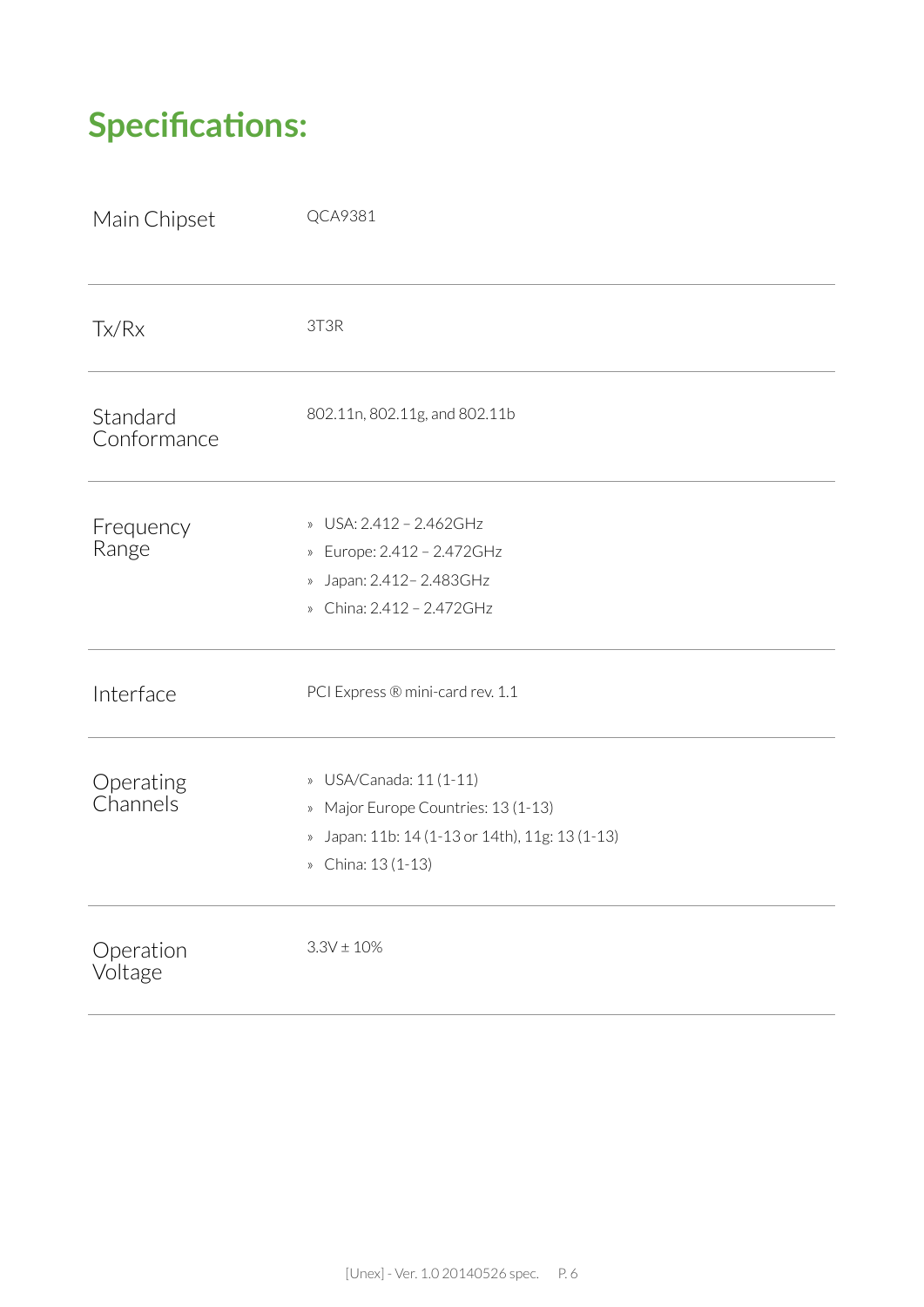#### Power Consumption@ 25°C

#### All the test condition is under Art-gui, Tx continuous mode, average current

|             | Standby mode                    | 120 <sub>m</sub> A |
|-------------|---------------------------------|--------------------|
|             | B mode, 1 stream, 1Mbps, 23dBm  | 540mA              |
|             | B mode, 1 stream, 11Mbps, 23dBm | 540mA              |
|             | G mode, 1 stream, 6Mbps, 22dBm  | 550mA              |
|             | 480mA                           |                    |
|             | N mode:                         |                    |
| <b>HT20</b> | MCS0, 21dBm                     | 510mA              |
|             | MCS8, 21dBm                     | 850mA              |
|             | MCS16, 21dBm                    | 1.21A              |
|             | MCS7, 17dBm                     | 480mA              |
|             | MCS15, 17dBm                    | 810mA              |
|             | MCS23, 17dBm                    | 1.16A              |
| <b>HT40</b> | MCS0, 20dBm                     | 510mA              |
|             | MCS8, 20dBm                     | 860mA              |
|             | MCS16, 20dBm                    | 1.22A              |
|             | MCS7, 16dBm                     | 480mA              |
|             | MCS15, 16dBm                    | 820mA              |
|             | MCS23, 16dBm                    | 1.17A              |

Remark: the maximum current consumption would be impacted by radiation environment and the driver mechanism.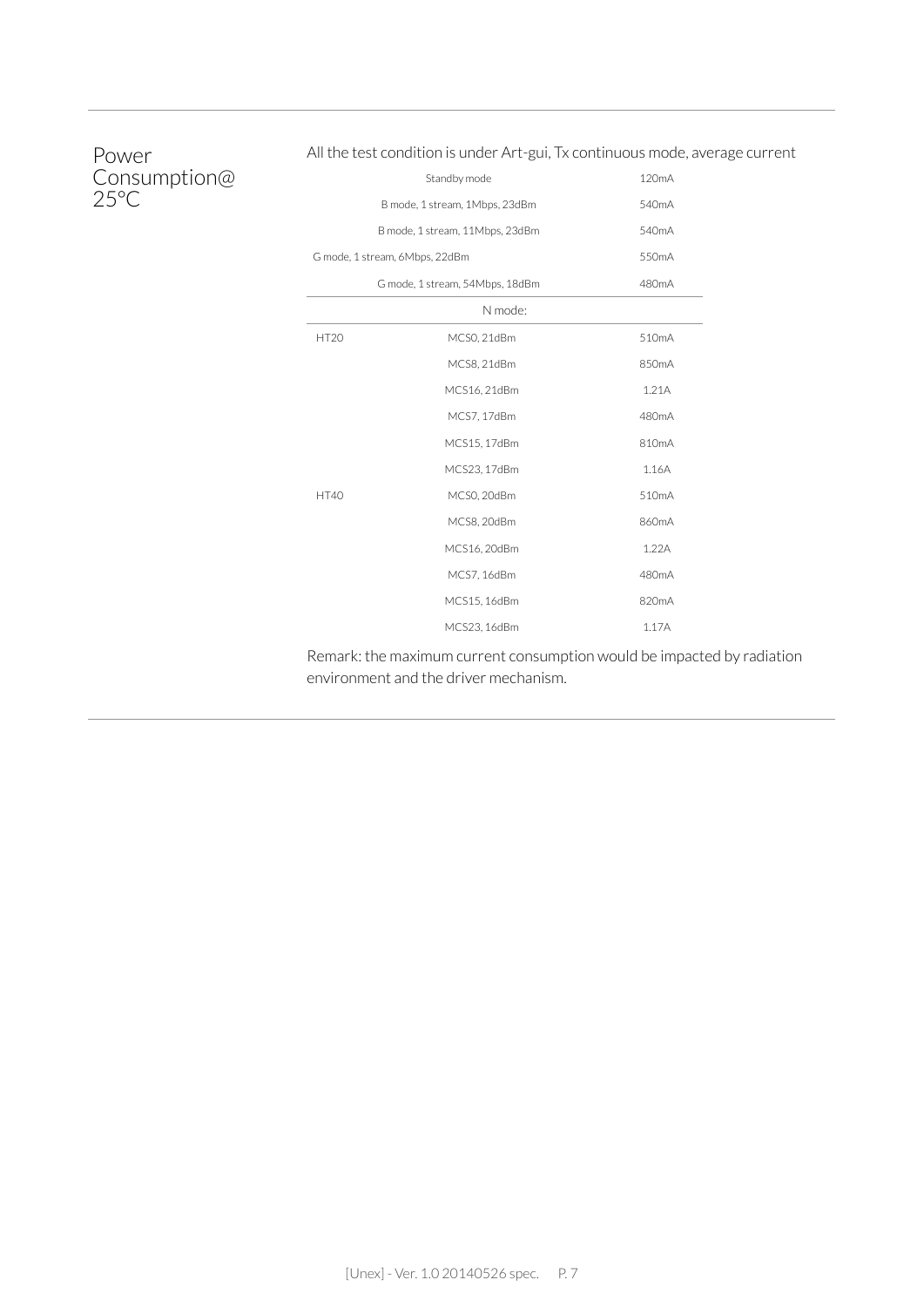| Output Power<br>(only for max.<br>hardware<br>capability<br>regardless<br>of regulation | » 802.11b:<br><b>Test Frequency</b><br>2414<br>2437<br>2472   | 1/2 Target<br>23<br>23<br>23 | 5.5_Target<br>22<br>22<br>22 | 11 Target<br>21<br>21<br>21 |               |               |               |               |               |
|-----------------------------------------------------------------------------------------|---------------------------------------------------------------|------------------------------|------------------------------|-----------------------------|---------------|---------------|---------------|---------------|---------------|
| limitation, for<br>each chain with                                                      | 802.11g:<br>$\rangle\!\rangle$<br><b>Test Frequency</b>       | 6-24 Target                  | 36_Target                    |                             | 48 Target     | 54 Target     |               |               |               |
| $\pm$ 2dB power                                                                         | 2412                                                          | 22                           | 21                           |                             | 20            | 19            |               |               |               |
| tolerance)                                                                              | 2437                                                          | 22                           | 21                           |                             | 20            | 19            |               |               |               |
|                                                                                         | 2472                                                          | 22                           | 21                           |                             | 20            | 19            |               |               |               |
|                                                                                         | 802.11n, HT20:<br>$\rangle\!\rangle$<br><b>Test Frequency</b> | MCS0/8                       | <b>MCS1/9</b>                | MCS2/10                     | MCS3/11       | MCS4/12       | MCS5/13       | MCS6/14       | MCS7/15       |
|                                                                                         | 2412                                                          | 21                           | 21                           | 21                          | 21            | 21            | 21            | 20            | 19            |
|                                                                                         | 2437                                                          | 21                           | 21                           | 21                          | 21            | 21            | 21            | 20            | 19            |
|                                                                                         | 2472                                                          | 21                           | 21                           | 21                          | 21            | 21            | 21            | 20            | 19            |
|                                                                                         | 802.11n, HT40:<br>$\rangle\!\rangle$                          |                              |                              |                             |               |               |               |               |               |
|                                                                                         | <b>Test Frequency</b><br>2422                                 | MCS0/8<br>20                 | MCS1/9<br>20                 | MCS2/10<br>20               | MCS3/11<br>20 | MCS4/12<br>20 | MCS5/13<br>19 | MCS6/14<br>19 | MCS7/15<br>18 |
|                                                                                         | 2462                                                          | 20                           | 20                           | 20                          | 20            | 20            | 19            | 19            | 18            |
|                                                                                         |                                                               |                              |                              |                             |               |               |               |               |               |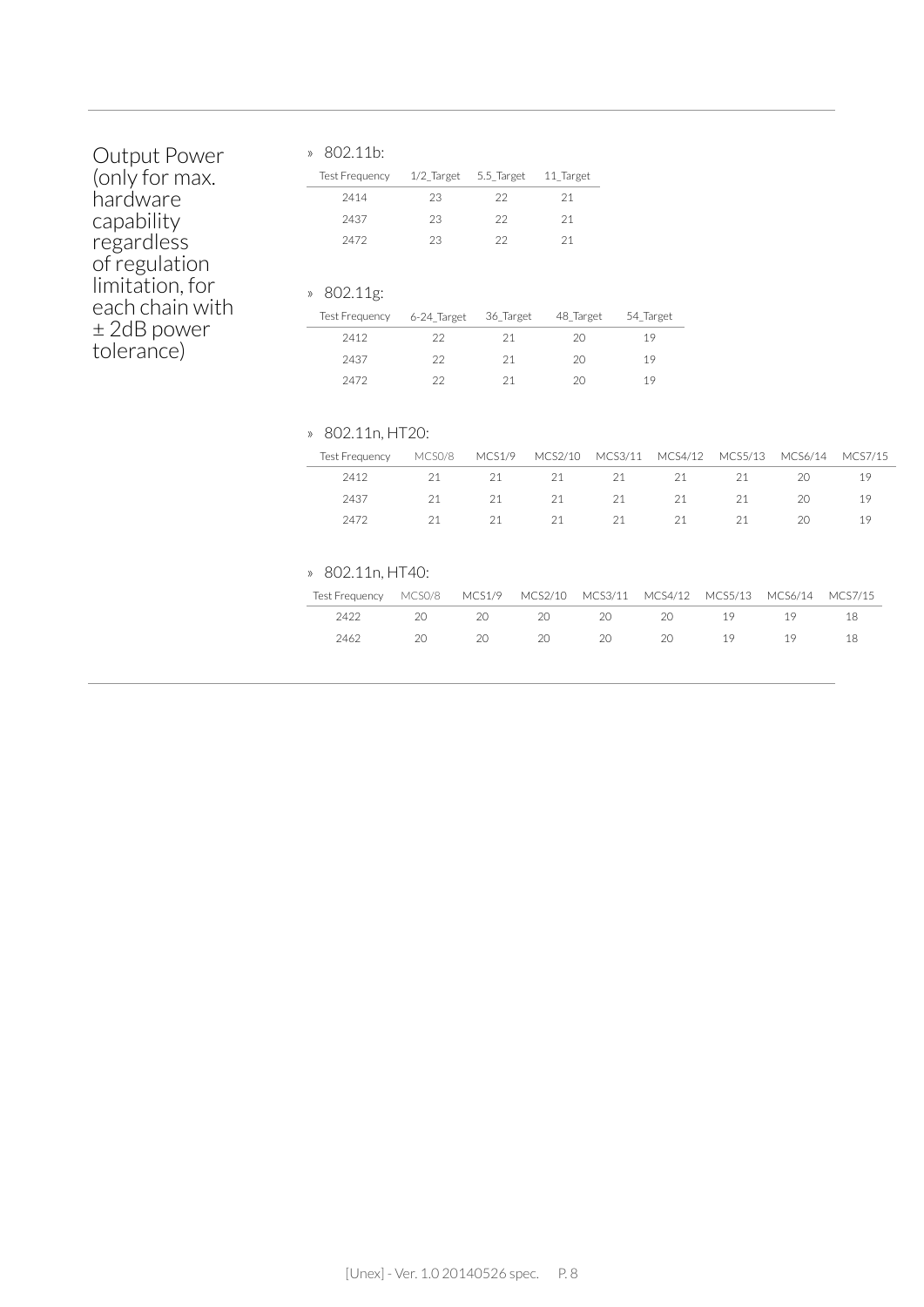| Receiver<br>Sensitivity<br>$1Rx$ , with $+4/-2$<br>dB tolerance,<br>typical 3 chains<br>combined<br>sensitivity level<br>dBm) | » 802.11b:<br>Data Rate<br>DBPSK(1M)<br>CCK(11M)<br>» 802.11g:<br>Data Rate<br>BPSK(6M)<br>64-QAM(54M)<br>» 802.11n, HT20:<br>Data Rate<br>BPSK(MCSO) | IEEE Spec(1 Rx dBm)<br>$-80$<br>$-76$<br>IEEE Spec(1 Rx dBm)<br>$-82$<br>$-65$<br>IEEE Spec(1 Rx dBm)<br>$-82$ | Typical(3Rx dBm)<br>-98<br>$-91$<br>Typical(3Rx dBm)<br>-93<br>$-80$<br>Typical(3Rx dBm)<br>$-93$ |  |  |
|-------------------------------------------------------------------------------------------------------------------------------|-------------------------------------------------------------------------------------------------------------------------------------------------------|----------------------------------------------------------------------------------------------------------------|---------------------------------------------------------------------------------------------------|--|--|
|                                                                                                                               | 64-QAM(MCS7)                                                                                                                                          | $-64$                                                                                                          | $-78$                                                                                             |  |  |
|                                                                                                                               | » 802.11n, HT40:<br>Data Rate<br>BPSK(MCSO)                                                                                                           | IEEE Spec(1 Rx dBm)<br>$-79$                                                                                   | Typical(3Rx dBm)<br>$-90$                                                                         |  |  |
|                                                                                                                               | 64-QAM(MCS7)                                                                                                                                          | $-61$                                                                                                          | $-75$                                                                                             |  |  |
| Dimension                                                                                                                     |                                                                                                                                                       |                                                                                                                | 29.50 (W) x 58.80 (L) mm (8mm longer than standard full-size mini card)                           |  |  |
| Operation<br>Temperature<br>Range                                                                                             | $-10^{\circ}$ C ~ +60 $^{\circ}$ C ambient                                                                                                            |                                                                                                                |                                                                                                   |  |  |
| Storage<br>Temperature<br>Range                                                                                               | $-20^{\circ}$ C ~ $+80^{\circ}$ C                                                                                                                     |                                                                                                                |                                                                                                   |  |  |
| Operating<br>Humidity                                                                                                         | $15\% \sim 95\%$ , non-condensing                                                                                                                     |                                                                                                                |                                                                                                   |  |  |